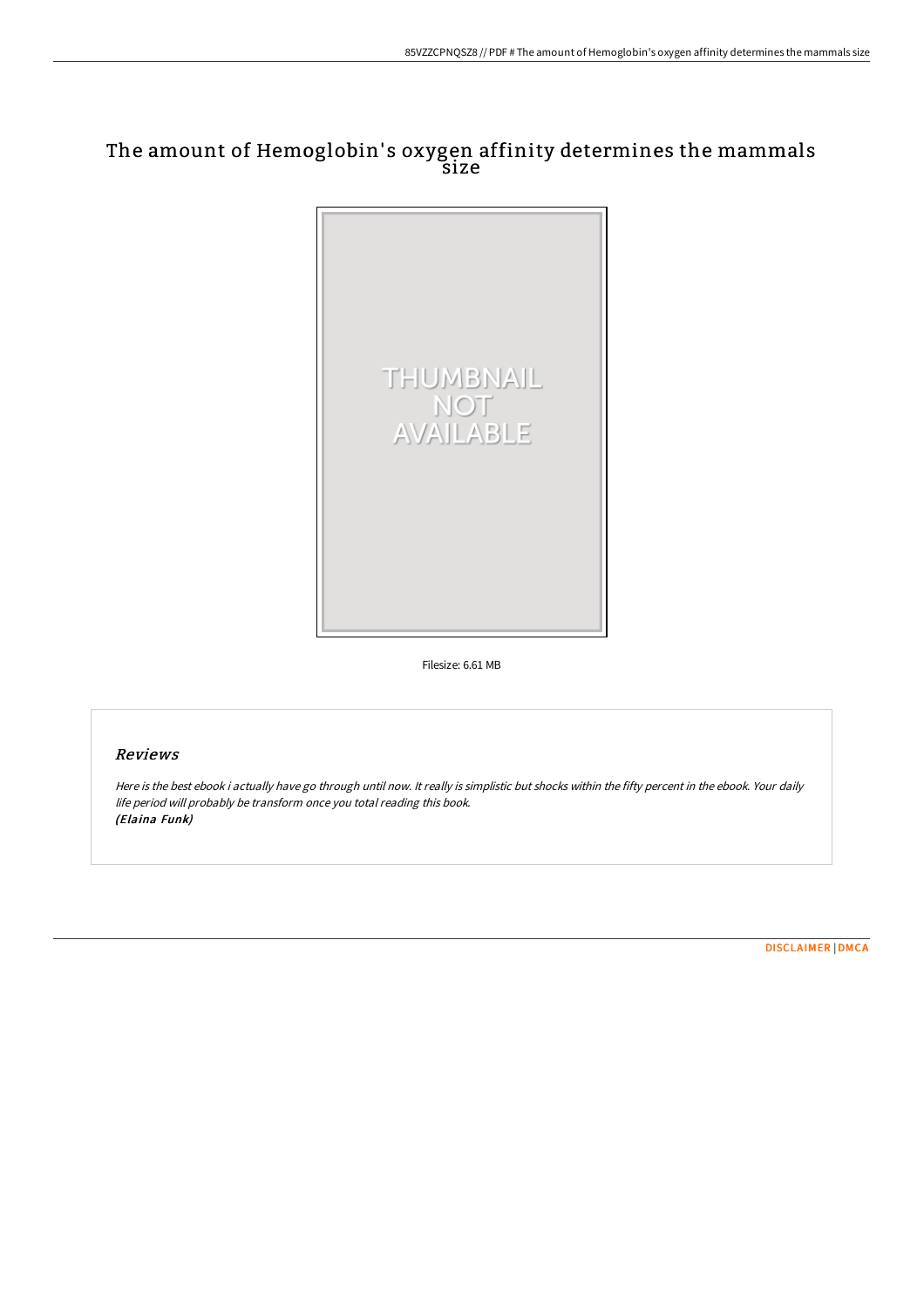## THE AMOUNT OF HEMOGLOBIN'S OXYGEN AFFINITY DETERMINES THE MAMMALS SIZE



To get The amount of Hemoglobin's oxygen affinity determines the mammals size eBook, you should follow the button below and save the document or get access to other information which are relevant to THE AMOUNT OF HEMOGLOBIN'S OXYGEN AFFINITY DETERMINES THE MAMMALS SIZE book.

LAP Lambert Academic Publishing. Taschenbuch. Condition: Neu. Neuware - It is essential that oxygen is transported through the blood to all cells of a mammal at any moment. This ensures survival of all cells in a mammal's body. In case a mammal's bulk is large, the distance between cells in different tissues and the mammals' heart is farther. Therefore, red blood cells in bulky mammals' bodies should be capable of conveying oxygen to farther distances. To make it practical, oxygen should be glued to blood cells tenaciously. In other words, the cohesion of oxygen to red blood cells should be stronger in bulky than in small mammals. In mammals' bodies, the controlling factor of the amount of cohesion of oxygen to red blood cells, are organic phosphates (like DPG). The less DPG in red blood cells of a mammal, the more cohesion of oxygen to red blood cells at the same rate. If oxygen is glued more tenaciously to red blood cells, then it is being carried to farther distance allowing mammals to have larger bulk at the same rate. The amount of organic phosphates (eg. DPG) of red blood cells decreases respectively due to the size from mouse, rat, cat, fox, sheep, horse, to elephant. 100 pp. Englisch.

Read The amount of [Hemoglobin's](http://bookera.tech/the-amount-of-hemoglobin-x27-s-oxygen-affinity-d.html) oxygen affinity determines the mammals size Online B Download PDF The amount of [Hemoglobin's](http://bookera.tech/the-amount-of-hemoglobin-x27-s-oxygen-affinity-d.html) oxygen affinity determines the mammals size